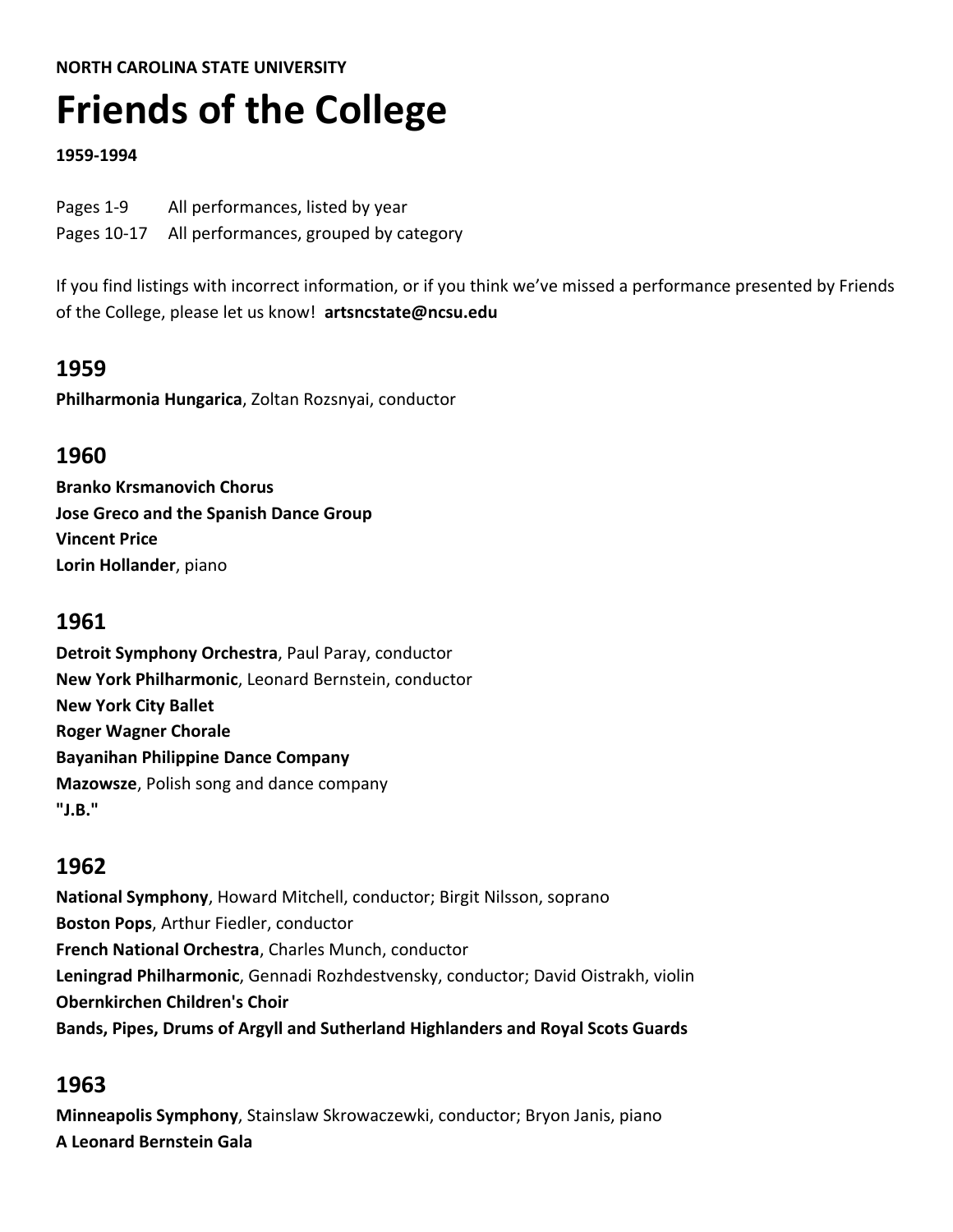**Van Cliburn**, piano **Royal Philharmonic of London**, Sir Malcolm Sargent, conductor **Schola Cantorum of New York** with Collegiate Chorus **Ballet Folklorico Hague Philharmonic**, Willem van Otterloo, conductor **Duke Symphony**, Hugh Ross, conductor

#### **1964**

**Chicago Opera Ballet Philharmonia Hungarica**, Militiades Caridis, conductor; Tossy Spivakovsky, violin **Houston Symphony**, Sir John Barbirolli, conductor; Leonard Rose, cello **Roberta Peters**, soprano **Jan Peerce**, tenor **London Symphony Orchestra**, George Solti, conductor **Japan Philharmonic**, Akeo Wantanabe, conductor; Isaac Stern, violin **New York City Ballet Richard Tucker**, tenor **Robert Merrill**, baritone

#### **1965**

**Coro do Brasil**, Issac Karabtchevsky, conductor **Artur Rubinstein**, piano **Berlin Philharmonic**, Eugene Jochum, conductor **Esterhazy Orchestra**, David Blum, conductor **Phyllis Curtin**, soprano **Czech Philharmonic Orchestra**, Karel Ancerl, conductor **Royal Marines Tattoo**

#### **1966**

**Metropolitan Opera National Company**, "Madama Butterfly" **Hungarian National Ballet Rudolf Serkin**, piano **Monte Carlo Orchestra**, Paul Paray, conductor; Michel Block, piano; Netania Davrath, lyric soprano **American Ballet Theatre Chamber Orchestra of Philadelphia**, Anshel Brusilaw, conductor; Erica Morini, violin **Anna Moffo**, soprano **Richard Tucker**, tenor

#### **1967**

**Jose Greco and His Spanish Ballet New Orleans Philharmonic**, Arthur Fiedler, conductor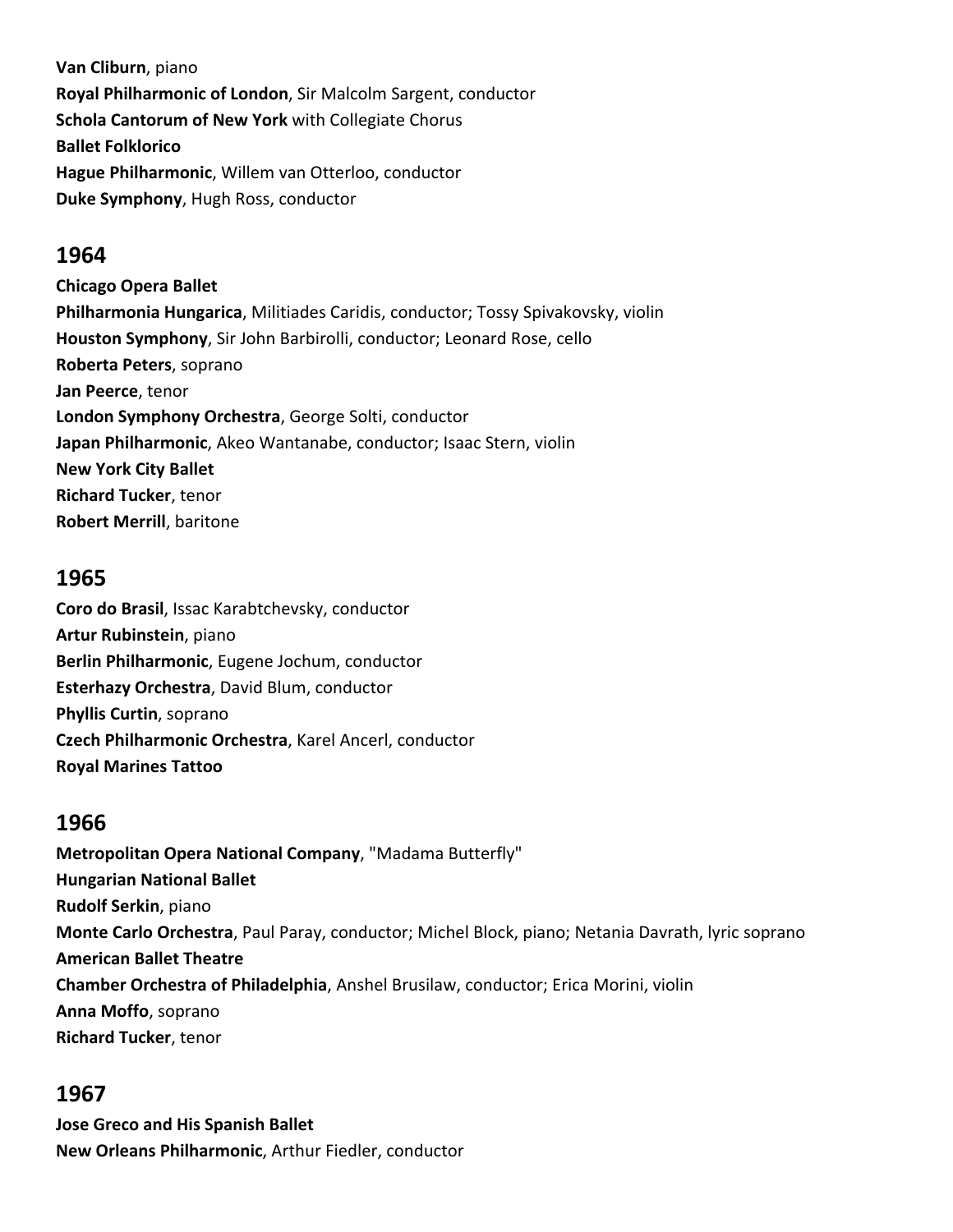**Van Cliburn**, piano **Concertgebouw Orchestra of Amsterdam**, Bernard Haitink, conductor **Vienna Philharmonic**, Karl Boehm, conductor **Les Grands Ballets Canadiens Regimental Band of Welsh Guards and Pipes, Drums, Dancers of Scots Guards Claudio Arrau**, piano

#### **1968**

**French National Dance Company Birgit Nilsson**, soprano **Sandor Konya**, tenor **Stockholm Philharmonic**, Antal Dorati, conductor **Fiesta Mexicana Leontyne Price**, soprano **Orchestre De Paris**, Charles Munch, conductor **Simon Estes**, bass baritone **Joy Davidson**, soprano **Yehudi Menuhin**, violin **Hephzibah Menuhin**, piano **North Carolina State University Choruses**, Milton Bliss, director **Meredith College Chorus**, Jane W. Sullivan, director **North Carolina State University Orchestra**, James Dellinger, conductor

#### **1969**

**American Ballet Theatre Boston Symphony Orchestra**, Erich Leinsdorf, conductor **Washington National Symphony**, Arthur Fiedler, conductor **Royal Scots Guards and Parachute Regiment National Ballet of Canada Phyllis Curtin**, soprano **Beverly Wolff**, mezzo‐soprano **Richard Tucker**, tenor **Frank Guarrera**, baritone **Stockholm University Chorus**

## **1970**

**London Symphony Orchestra**, Andre Previn, conductor **Pittsburgh Symphony Orchestra**, Henry Mazer, conductor; Leonard Pennario, piano **New York Philharmonic**, Seiji Ozawa, conductor **Bayanihan Philippine Dance Company Betty Allen**, mezzo‐soprano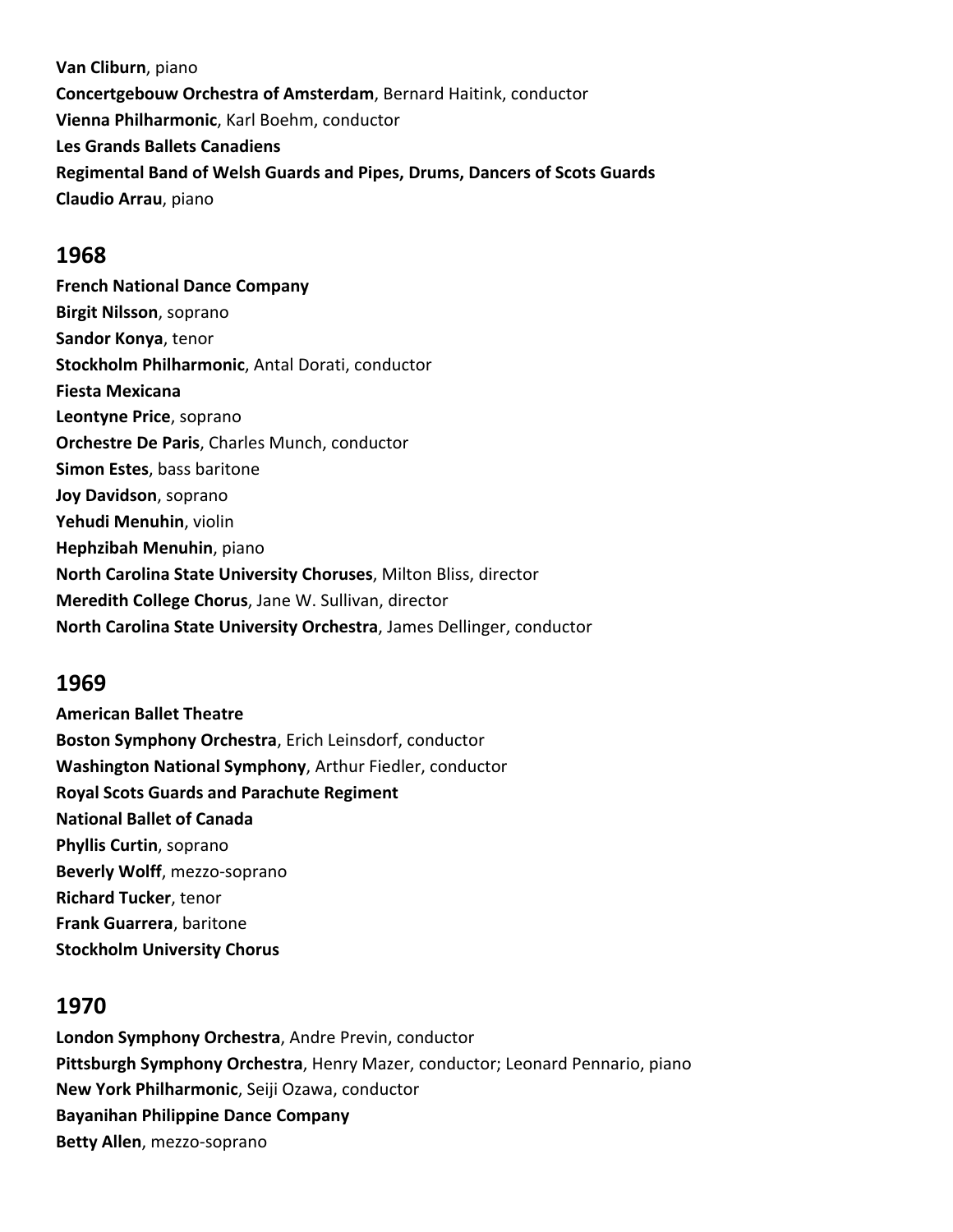**William Warfield**, baritone **Andre Watts**, piano

#### **1971**

**American Ballet Company Van Cliburn**, piano **Jose Greco and Nana Lorca Flamenco Dance Theatre London Bach Society John Alexander**, tenor **Pilar Lorengar**, soprano **Mildred Miller**, mezzo‐soprano **William Walker**, baritone **Tyrolerfest National Ballet of Washington**, "Cinderella"

## **1972**

**London Symphony Orchestra**, Andre Previn, conductor **Joan Sutherland**, soprano **Vienna Symphony Orchestra**, Josef Krips, conductor **Cleveland Orchestra**, Claudio Abbado, conductor **Beryozka Dance Company Roger Wagner and the Westminster Choir Bach Aria Group** 

## **1973**

**National Ballet of Washington**, "Sleeping Beauty" **Philadelphia Orchestra**, Eugene Ormandy, conductor **Agnes DeMille Hertiage Dance Theatre Lili Kraus**, piano **Belgrade Chamber Orchestra**, Antonio Janigro, conductor **Budapest Symphony**, Gyorgy Lehel, conductor

# **1974**

**Patricia Brooks**, soprano **Beverly Wolff**, mezzo‐soprano **Jose Carreras**, tenor **Robert Merrill**, baritone **National Ballet of Washington**, "Giselle" **Tbilisi Polyphonic Choir** with Soviet Georgian Dancers **Soviet Georgian Dancers Boston Symphony Orchestra**, Seiji Ozawa, conductor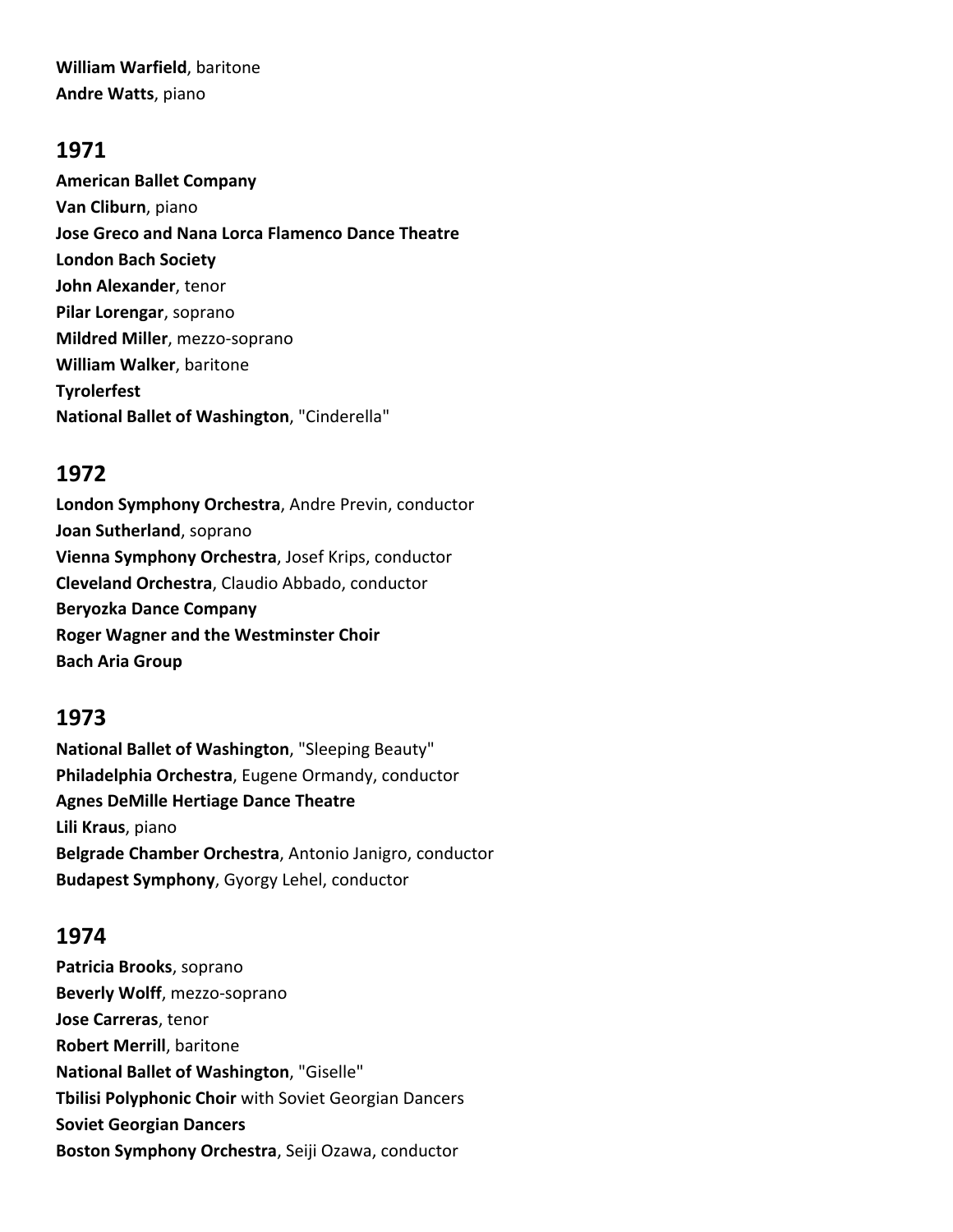# **1975**

**Marilyn Horne**, mezzo‐soprano **Rotterdam Philharmonic**, Edo de Waart, conductor; Joseph Kalichstein, piano **Chinese Folk Dancers and Acrobats of Taiwan Goldovsky Grand Opera Theatre**, "Don Giovanni" **Moscow State Symphony**, Yevgeny Svetlanov, conductor **Alvin Ailey City Center Dance Theatre** 

# **1976**

**North Carolina Symphony**, Aaron Copland, guest conductor; NCSU Student Chorus **Pittsburgh Ballet Theatre**, "Coppelia" **London Symphony Orchestra**, Andre Previn, conductor **Arthur Whittemore and Jack Low**, duo‐pianists **North Carolina Folk Festival** with Doc Watson and The Carolina Cloggers **Orchestre de Paris**, Daniel Barenboim, conductor **"Naughty Marietta"** with Cyril Ritchard

## **1977**

**St. Hedwig's Cathedral Choir Houston Ballet Czech State Orchestra**, Jiri Waldhans, conductor **Royal Philharmonic**, Antal Dorati, conductor **Robert Merrill**, baritone **Faye Robinson**, soprano **Lorna Myers**, mezzo‐soprano **Scots Guards and Grenadier Guards Jose Molina Bailes Espanoles Osipov Balalaika Orchestra**, Valeri Petrov, conductor; Stars of the Bolshoi Ballet

# **1978**

**Columbus Boychoir of Princeton Buffalo Philharmonic**, Michael Tilson Thomas, conductor **Pittsburgh Ballet**, "Swan Lake" **Trinidad Folk Festival North Carolina Symphony**, John Gosling, conductor; University brass ensemble, choirs and choruses; children's choir **The Royal Winnipeg Ballet Peter Rosel**, piano **Gewandhaus Orchestra of Leipzig**, Kurt Masur, conductor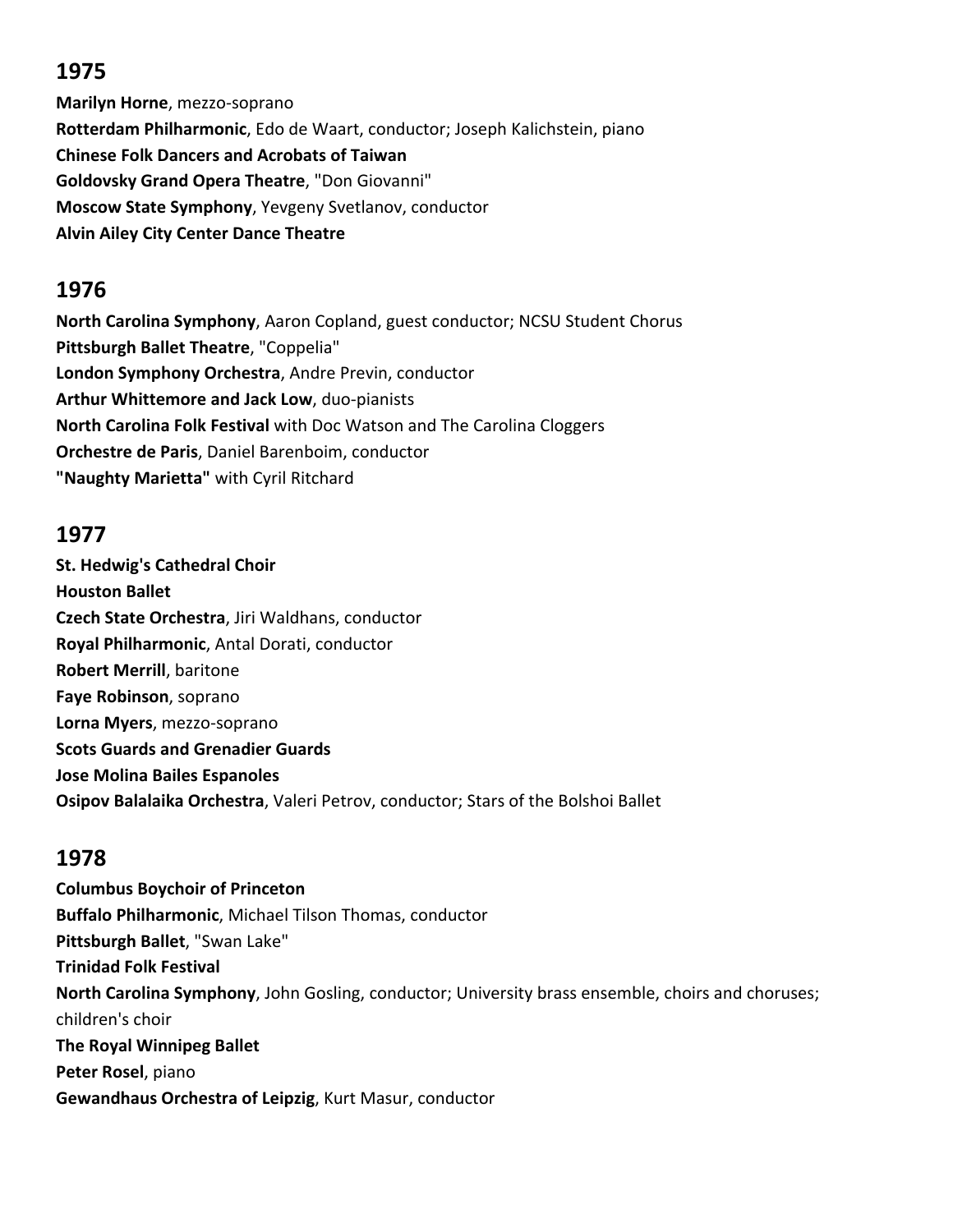# **1979**

**Festival of Russian Dance Beverly Sills**, soprano **Black Watch**, Scotland's Senior Highland Regiment **Norman Luboff Choir Philadelphia Orchestra**, Eugene Ormandy, conductor

# **1980**

**Cincinnati Symphony Orchestra**, Walter Susskind, conductor **Jose Molina Bailes Espanoles Mignon Dunn**, mezzo‐soprano **Leona Mitchell**, soprano **James McCracken**, tenor **Cornell MacNeil**, baritone **Ballet West Philharmonia Orchestra of London**, Riccardo Muti, conductor **The National Band of New Zealand and the Maori Dancers Houston Ballet Andre Watts**, piano **Charles Treger**, violin

# **1981**

**Aman International Folk Festival Czech Philharmonic**, Vaclav Neumann, conductor **Coldstream Guards and Royal Scots Dragoon Guards Zagreb Philharmonic Orchestra**, Lovro von Matacic, conductor **Pennsylvania Ballet Westminster Choir**, Joseph Flummerfelt, conductor

# **1982**

**Shirley Verrett**, mezzo‐soprano **Philly Pops Orchestra**, Peter Nero, piano and conductor **Atlanta Symphony**, Robert Shaw, conductor **San Francisco Opera Touring Company**, "Rigoletto" **Gewandhaus Orchestra of Leipzig**, Kurt Masur, conductor **Ballet Folklorico Mexicano** with Jose Greco

# **1983**

**Itzhak Perlman**, violin **Vienna Choir Boys Hartford Ballet**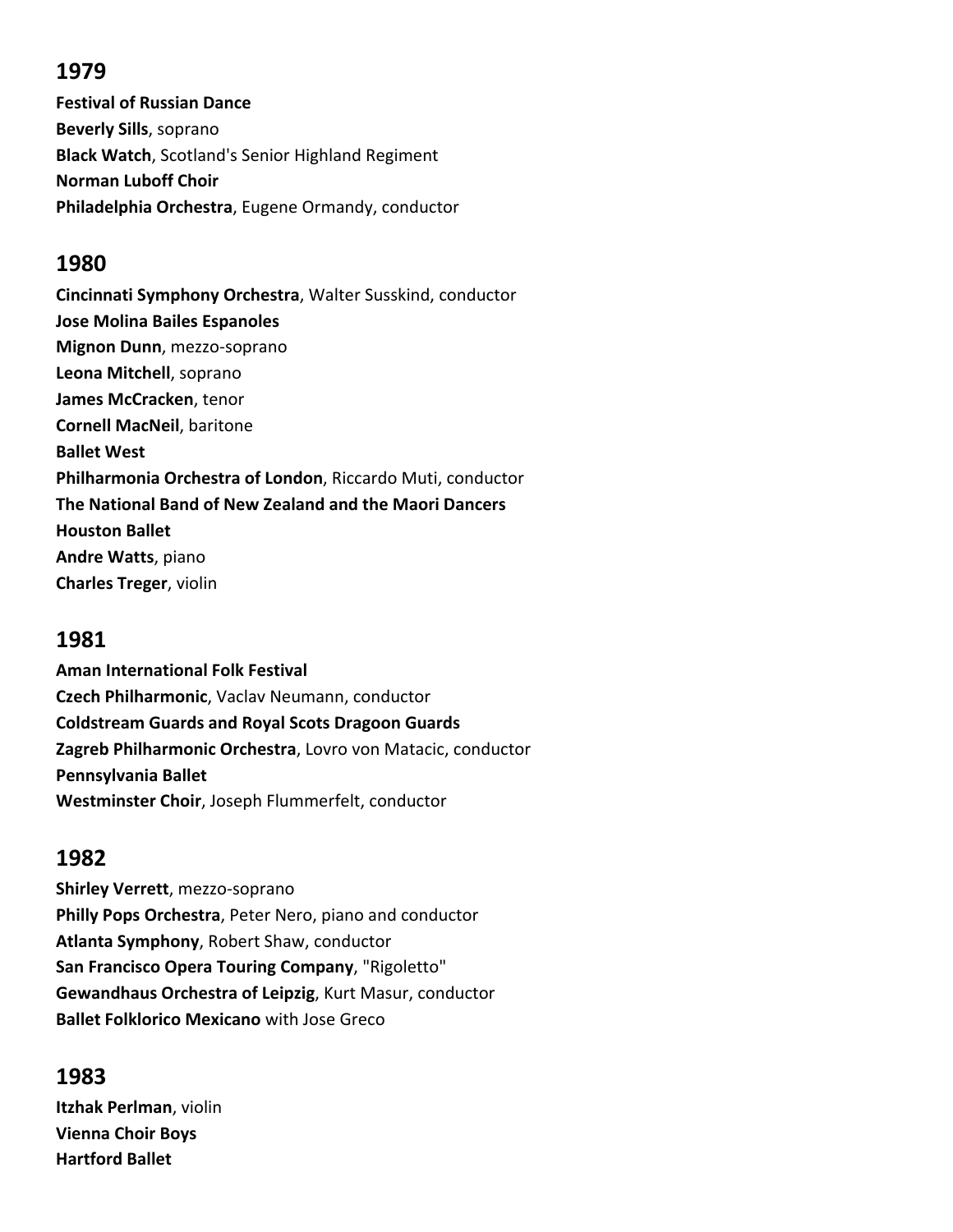**North Carolina Symphony**, Amerigo Marino, conductor **Winston Salem Symphony**, Peter Perret, conductor **Regimental Band of Her Majesty's Scots Guards and Black Watch Royal Regiment Cleveland Orchestra**, Eduardo Mata, conductor **North Carolina Dance Theatre**, with Mel Tomlinson

#### **1984**

**Hague Philharmonic**, Hans Vonk, conductor **New York City Opera National Company**, "La Boheme" **Hungarian State Folk Ensemble Pennsylvania Ballet Canadian Brass Buenos Aires Philharmonic**, Pedro Ignacio Calderon, music director **Burl Ives**, folk and ballad singer **Marilyn Horne**, mezzo‐soprano

#### **1985**

**Royal Marines / Argyll & Sutherland Highlanders Mazowsze Polish Dance Company Andre Watts**, piano **Rotterdam Philharmonic**, James Conlon, conductor **New York City Opera National Company**, "Faust" **Burl Ives**, folk and ballad singer

## **1986**

**North Carolina Dance Theatre Martha Graham Dance Company Canadian Brass Itzhak Perlman**, violin **Yefim Bronfman**, piano **Gewandhaus Orchestra of Leipzig**, Kurt Masur, conductor **Orchestra Symphonique De Montreal**, Charles Dutoit, conductor **Philadelphia Orchestra**, Charles Dutoit, conductor **Leontyne Price**, soprano

#### **1987**

**Westminster Choir**, Joseph Flummerfelt, conductor **Duquesne University Tamburitzans**, Dance, Music and Song of Eastern Europe (cancelled due to snow) **Gordan Highlanders and Grenadier Guards Royal Philharmonic Orchestra**, Andre Previn, conductor **Cleveland Orchestra**, Vladimir Ashkenazy, conductor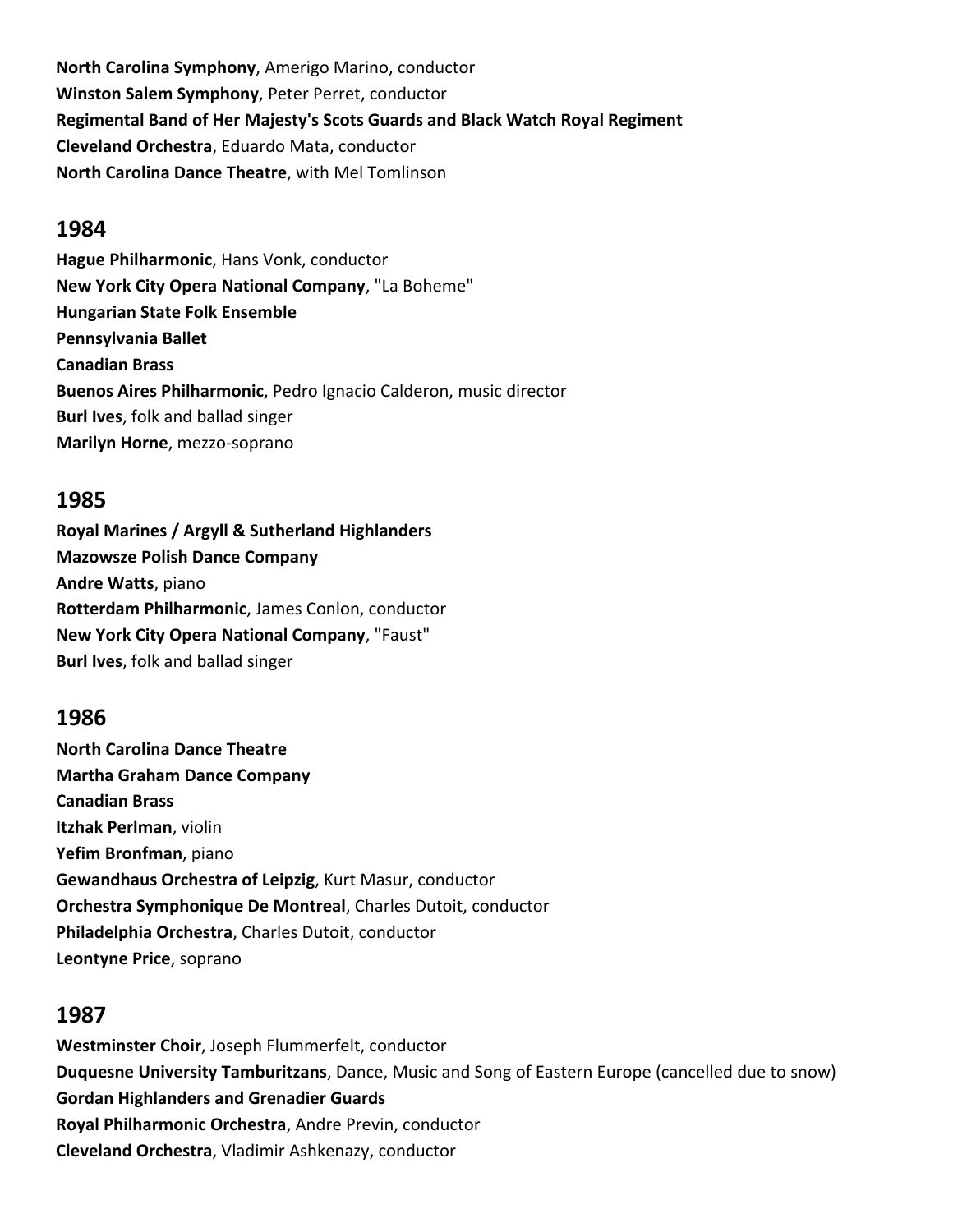**North Carolina Symphony**, Gerhardt Zimmermann, conductor, "Requiem" by Hector Berlioz, with NCSU Choral Organizations and the Meredith Chorale

#### **1988**

**Saint Louis Symphony Orchestra**, Leonard Slatkin, conductor; Midori, violin **Alvin Ailey American Dance Theatre Peking Acrobats Music by 3**, clarinet, piano and cello **Royal Ballet of Flanders Canadian Brass Belgrade State Folk Ensemble Roberta Peters**, soprano

## **1989**

**New York City Opera National Company**, "La Traviata" **Osipov Balalaika Orchestra**, Nikolai Kalinin, conductor **North Carolina Symphony**, Gerhardt Zimmermann, conductor, "Mahler's 8th Symphony", with 1,000‐voice choir **Baltimore Symphony Orchestra**, David Zinman, conductor; James Galway, flute **Saint Paul Chamber Orchestra**, Peter Bay, conductor; Joseph Swensen, violin **Victor Borge**, piano

## **1990**

**San Francisco Girls Chorus**, Elizabeth Appling, Artistic Director **Shalom: We Are Here Vladimir Feltsman**, piano **Moscow Philharmonic**, Dmitri Kitaenko, conductor; Vladimir Viardo, piano **Sherrill Milnes**, baritone **Shanghai Acrobats and Imperial Warriors of the Peking Opera Ballet Francais de Nancy BBC Concert Orchestra, Royal Air Force Marching Band**, "The Battle of Britain", with BBC Chorus

## **1991**

**New York City Opera National Company**, "The Marriage of Figaro" **Duke Ellington Orchestra**, Mercer Ellington, conductor **New World Symphony**, Michael Tilson Thomas, conductor **Jerusalem Symphony Orchestra** (cancelled due to Middle East crisis) **Regimental Band of Coldstream Guards and Pipes and Drums of Queen Highlanders Canadian Brass "A North Carolina Holiday Celebration" with Mike Cross**, folk and ballad singer; NCSU Choral Ensembles and Instrumental Ensembles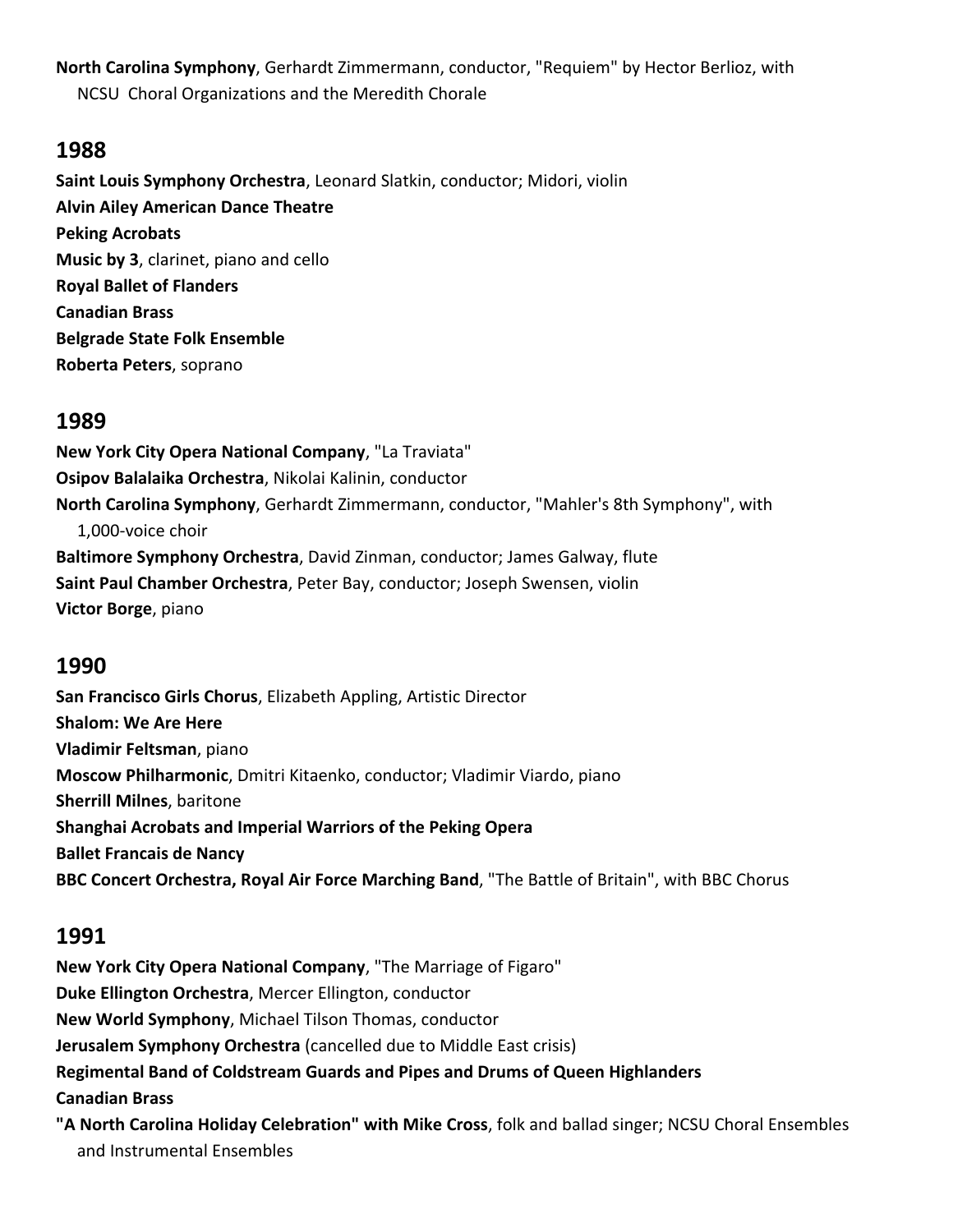## **1992**

**New York City Opera National Company**, "Tosca" **Philharmonia Hungarica**, Yehudi Menuhin, conductor; Ralph Markham and Kenneth Broadway, duo‐pianists **Royal Winnipeg Ballet Leontyne Price**, soprano **Incomparable Red Stars Red Army Chorus and Dance Ensemble with Orchestra Raleigh Civic Symphony**, Bobby McFerrin, guest conductor

# **1993**

**Isaac Stern**, violin **North Carolina Symphony**, Gerhardt Zimmermann, conductor; Doc Severinsen, trumpet **Danish National Radio Orchestra**, Leif Segerstam, conductor; Bella Davidovich, piano **Argyll and Sutherland Highlanders, Princess of Wale's Royal Regiment and the Royal Anglian Regiment** 

# **1994**

**Dresden Staatskapelle**, Giuseppe Sinopoli, conductor

# **GROUPING BY CATEGORY BEGINS ON THE NEXT PAGE**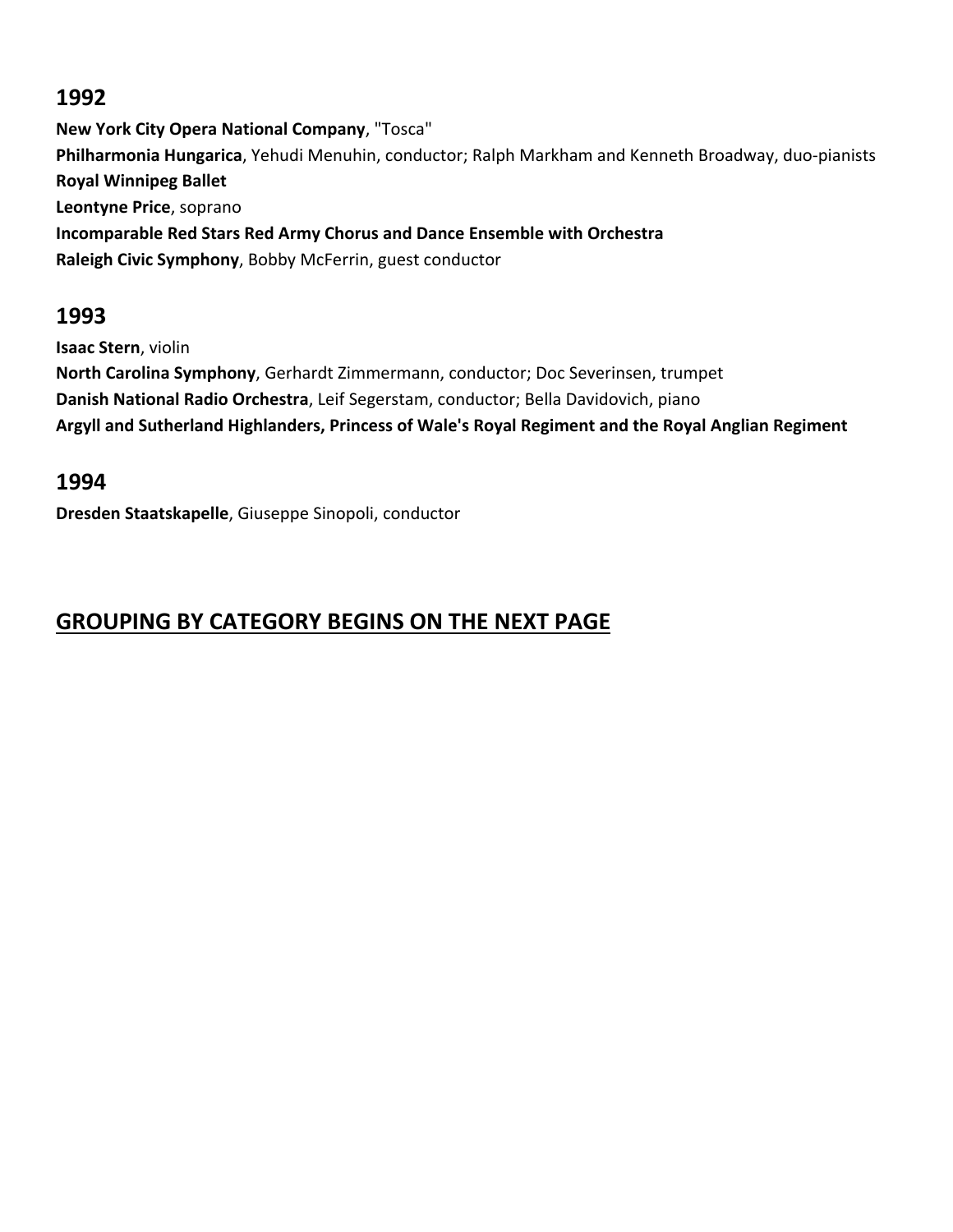# **Friends of the College**

**‐1994**

# **International Orchestras**

- **Philharmonia Hungarica**, Zoltan Rozsnyai, conductor **French National Orchestra**, Charles Munch, conductor **Leningrad Philharmonic**, Gennadi Rozhdestvensky, conductor **Hague Philharmonic**, Willem van Otterloo, conductor **Royal Philharmonic of London**, Sir Malcolm Sargent, conductor **Philharmonia Hungarica**, Militiades Caridis, conductor **London Symphony Orchestra**, George Solti, conductor **Japan Philharmonic**, Akeo Wantanabe, conductor **Berlin Philharmonic**, Eugene Jochum, conductor **Esterhazy Orchestra**, David Blum, conductor **Czech Philharmonic Orchestra**, Karel Ancerl, conductor **Monte Carlo Orchestra**, Paul Paray, conductor **Concertgebouw Orchestra of Amsterdam**, Bernard Haitink, conductor **Vienna Philharmonic**, Karl Boehm, conductor **Stockholm Philharmonic**, Antal Dorati, conductor **Orchestre De Paris**, Charles Munch, conductor **London Symphony Orchestra**, Andre Previn, conductor **London Symphony Orchestra**, Andre Previn, conductor **Vienna Symphony Orchestra**, Josef Krips, conductor **Belgrade Chamber Orchestra**, Antonio Janigro, conductor **Budapest Symphony**, Gyorgy Lehel, conductor **Rotterdam Philharmonic**, Edo de Waart, conductor **Moscow State Symphony**, Yevgeny Svetlanov, conductor **London Symphony Orchestra**, Andre Previn, conductor **Orchestre de Paris**, Daniel Barenboim, conductor **Osipov Balalaika Orchestra**, Valeri Petrov, conductor **Czech State Orchestra**, Jiri Waldhans, conductor **Royal Philharmonic**, Antal Dorati, conductor **Gewandhaus Orchestra of Leipzig**, Kurt Masur, conductor **Philharmonia Orchestra of London**, Riccardo Muti, conductor **The National Band of New Zealand**, and the Maori Dancers **Czech Philharmonic**, Vaclav Neumann, conductor **Zagreb Philharmonic Orchestra**, Lovro von Matacic, conductor **Gewandhaus Orchestra of Leipzig**, Kurt Masur, conductor **Hague Philharmonic**, Hans Vonk, conductor **Buenos Aires Philharmonic**, Pedro Ignacio Calderon, music director
- **Rotterdam Philharmonic**, James Conlon, conductor
- **Gewandhaus Orchestra of Leipzig**, Kurt Masur, conductor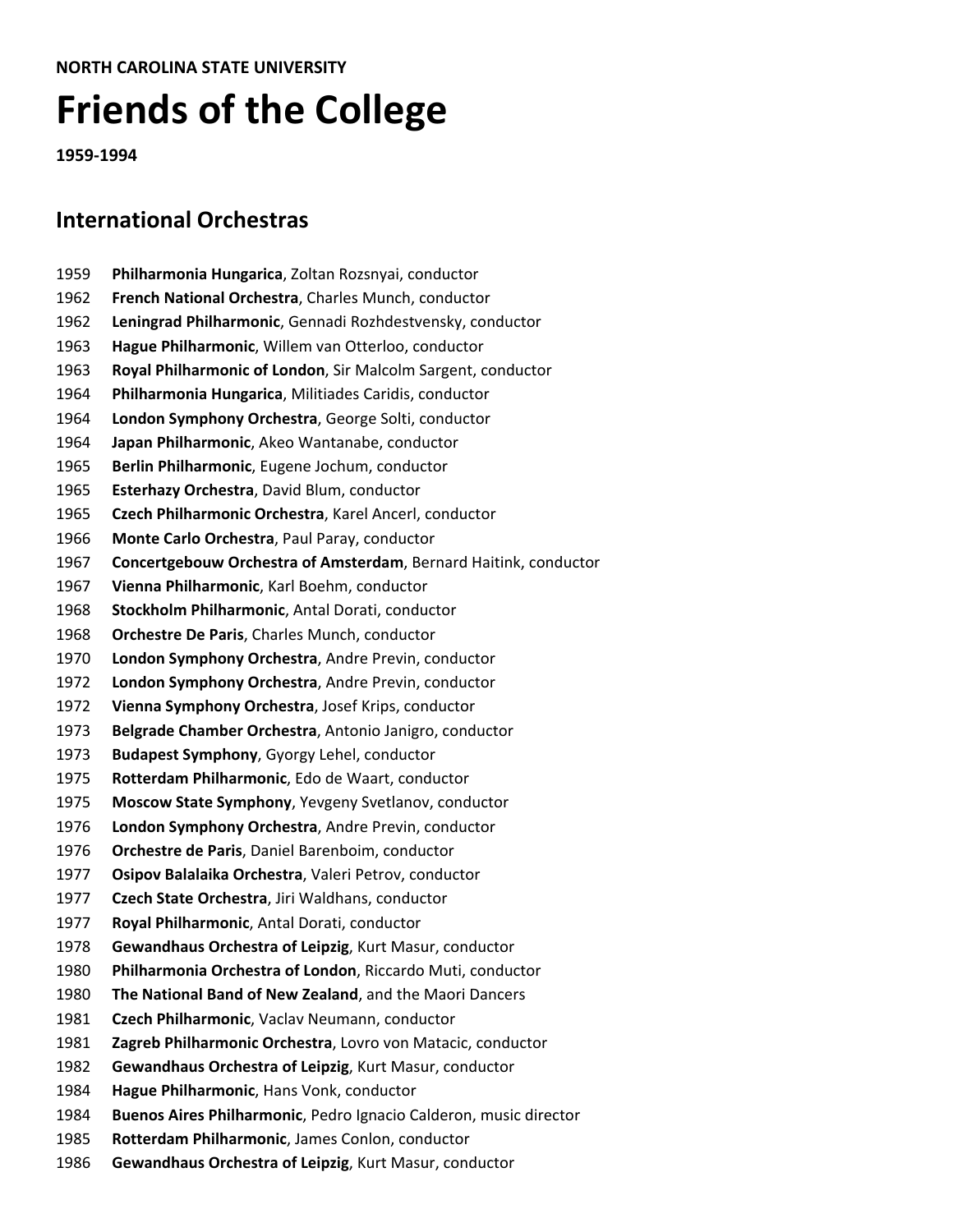- **Orchestra Symphonique De Montreal**, Charles Dutoit, conductor
- **Royal Philharmonic Orchestra**, Andre Previn, conductor
- **Osipov Balalaika Orchestra**, Nikolai Kalinin, conductor
- **Moscow Philharmonic**, Dmitri Kitaenko, conductor
- **BBC Concert Orchestra, Royal Air Force Marching Band**, "The Battle of Britain"
- **Jerusalem Symphony Orchestra** (cancelled due to Middle East crisis)
- **Philharmonia Hungarica**, Yehudi Menuhin, conductor
- **Danish National Radio Orchestra**, Leif Segerstam, conductor
- **Dresden Staatskapelle**, Giuseppe Sinopoli, conductor

#### **National Orchestras**

- **Detroit Symphony Orchestra**, Paul Paray, conductor
- **New York Philharmonic**, Leonard Bernstein, conductor
- **National Symphony**, Howard Mitchell, conductor
- **Boston Pops**, Arthur Fiedler, conductor
- **Minneapolis Symphony**, Stainslaw Skrowaczewki, conductor
- **Duke Symphony**, Hugh Ross, conductor
- **Houston Symphony**, Sir John Barbirolli, conductor
- **Chamber Orchestra of Philadelphia**, Anshel Brusilaw, conductor
- **New Orleans Philharmonic**, Arthur Fiedler, conductor
- **North Carolina State University Orchestra**, James Dellinger, conductor
- **Boston Symphony Orchestra**, Erich Leinsdorf, conductor
- **Washington National Symphony**, Arthur Fiedler, conductor
- **Pittsburgh Symphony Orchestra**, Henry Mazer, conductor
- **New York Philharmonic**, Seiji Ozawa, conductor
- **Cleveland Orchestra**, Claudio Abbado, conductor
- **Philadelphia Orchestra**, Eugene Ormandy, conductor
- **Boston Symphony Orchestra**, Seiji Ozawa, conductor
- **North Carolina Symphony**, Aaron Copland , guest conductor
- **Buffalo Philharmonic**, Michael Tilson Thomas, conductor
- **North Carolina Symphony**, John Gosling, conductor
- **Philadelphia Orchestra**, Eugene Ormandy, conductor
- **Cincinnati Symphony Orchestra**, Walter Susskind, conductor
- **Philly Pops Orchestra**, Peter Nero, conductor
- **Atlanta Symphony**, Robert Shaw, conductor
- **North Carolina Symphony**, Amerigo Marino, conductor
- **Winston Salem Symphony**, Peter Perret, conductor
- **Cleveland Orchestra**, Eduardo Mata, conductor
- **Philadelphia Orchestra**, Charles Dutoit, conductor
- **Cleveland Orchestra**, Vladimir Ashkenazy, conductor
- **North Carolina Symphony**, Gerhardt Zimmermann, conductor, "Requiem" by Hector Berlioz
- **Saint Louis Symphony Orchestra**, Leonard Slatkin, conductor
- **North Carolina Symphony**, Gerhardt Zimmermann, conductor, "Mahler's 8th Symphony"
- **Baltimore Symphony Orchestra**, David Zinman, conductor
- **Saint Paul Chamber Orchestra**, Peter Bay, conductor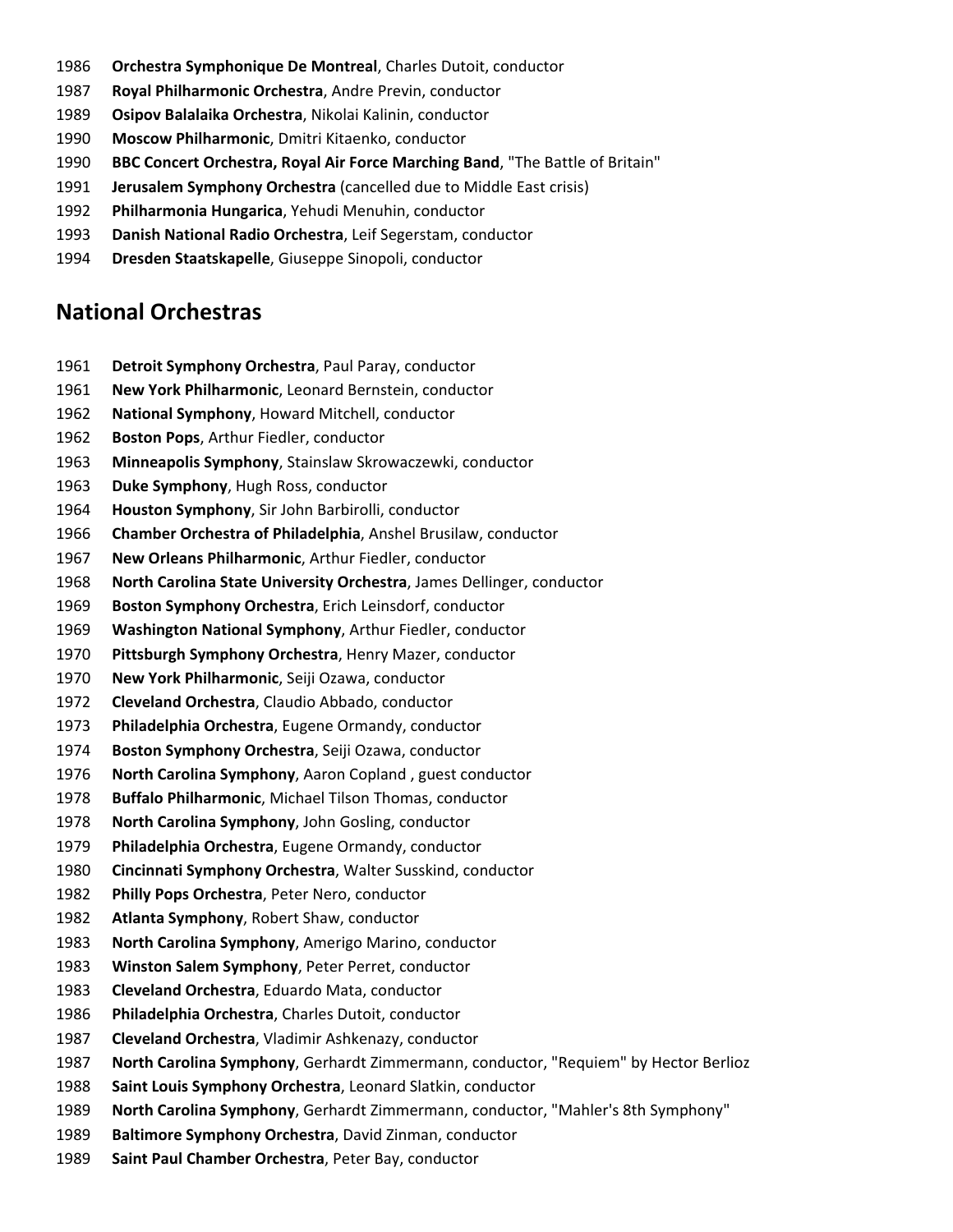- **Duke Ellington Orchestra**, Mercer Ellington, conductor
- **New World Symphony**, Michael Tilson Thomas, conductor
- **Raleigh Civic Symphony**, Bobby McFerrin, guest conductor
- **North Carolina Symphony**, Gerhardt Zimmermann, conductor

#### **Instrumental Soloists**

- **Lorin Hollander**, piano
- **David Oistrakh**, violin with Leningrad Philharmonic
- **Bryon Janis**, piano, with Minneapolis Symphony
- **Van Cliburn**, piano
- **Tossy Spivakovsky**, violin with Philharmonia Hungarica
- **Leonard Rose**, cello, with Houston Symphony
- **Isaac Stern**, violin, with Japan Philharmonic
- **Artur Rubinstein**, piano
- **Rudolf Serkin**, piano
- **Michel Block**, piano, with Monte Carlo Orchestra
- **Erica Morini**, violin, with Chamber Orchestra of Philadelphia
- **Van Cliburn**, piano
- **Claudio Arrau**, piano
- **Yehudi Menuhin**, violin
- **Hephzibah Menuhin**, piano
- **Leonard Pennario**, piano, with Pittsburgh Symphony Orchestra
- **Andre Watts**, piano
- **Van Cliburn**, piano
- **Lili Kraus**, piano
- **Joseph Kalichstein**, piano, with Rotterdam Philharmonic
- **Arthur Whittemore and Jack Low**, duo‐pianists
- **Peter Rosel**, piano
- **Andre Watts**, piano
- **Charles Treger**, violin
- **Peter Nero**, piano, with Philly Pops Orchestra
- **Itzhak Perlman**, violin
- **Andre Watts**, piano
- **Itzhak Perlman**, violin
- **Yefim Bronfman**, piano
- **Midori**, violin, with St. Louis Symphony Orchestra
- **James Galway**, flute, with Baltimore Symphony Orchestra
- **Joseph Swensen**, violin, with Saint Paul Chamber Orchestra
- **Victor Borge**, piano
- **Vladimir Feltsman**, piano
- **Vladimir Viardo**, piano, with Mascow Philharmonic
- **Ralph Markham and Kenneth Broadway**, duo‐pianists, with Philharmonia Hungarica
- **Isaac Stern**, violin
- **Doc Severinsen**, trumpet, with North Carolina Symphony
- **Bella Davidovich**, piano, with Danish National Radio Orchestra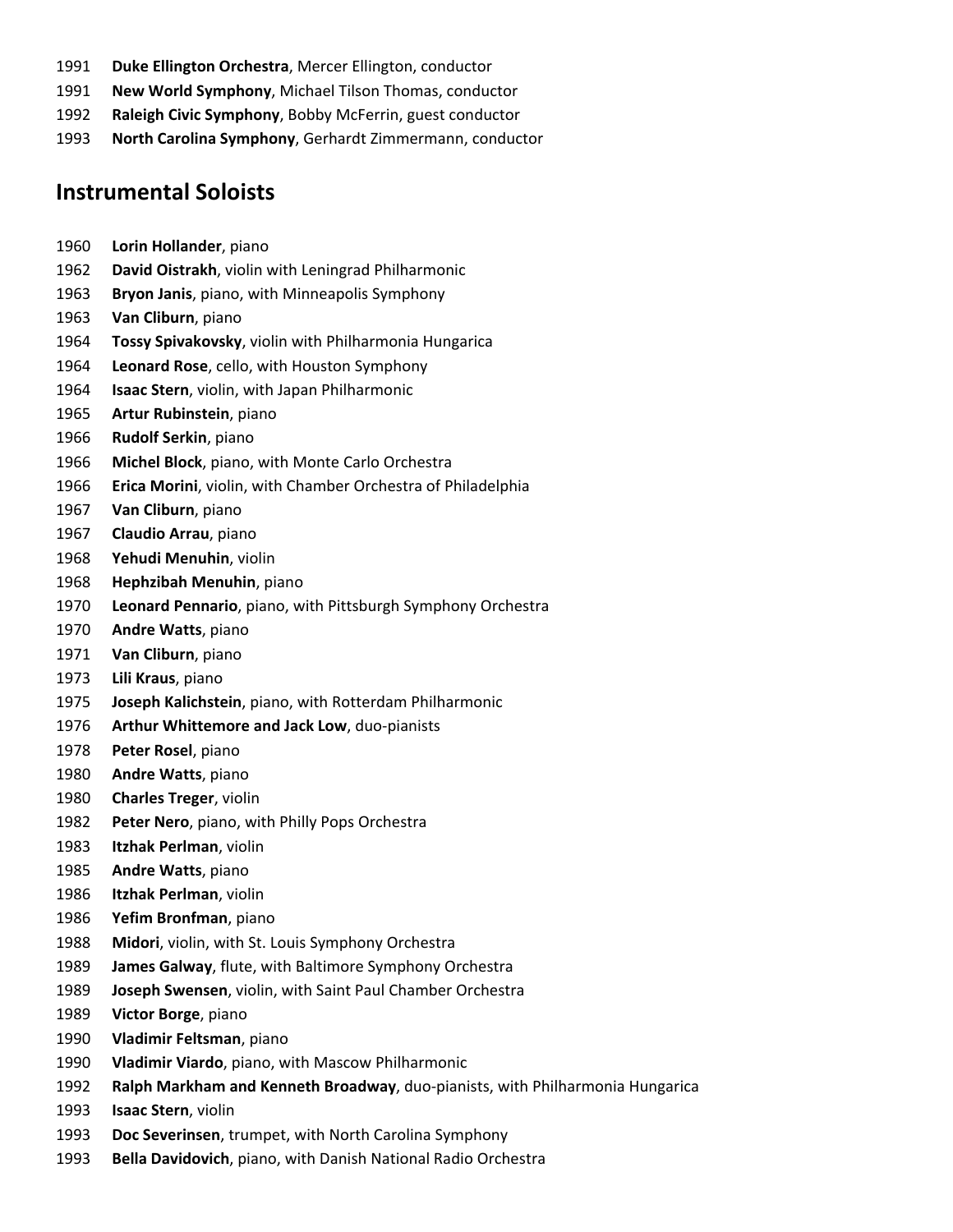# **Vocal Soloists**

- **Birgit Nilsson**, soprano, with National Symphony
- **Roberta Peters**, soprano
- **Jan Peerce**, tenor
- **Richard Tucker**, tenor
- **Robert Merrill**, baritone
- **Phyllis Curtin**, soprano
- **Netania Davrath**, lyric soprano, with Monte Carlo Orchestra
- **Anna Moffo**, soprano
- **Richard Tucker**, tenor
- **Birgit Nilsson**, soprano
- **Sandor Konya**, tenor
- **Leontyne Price**, soprano
- **Simon Estes**, bass baritone
- **Joy Davidson**, soprano
- **Phyllis Curtin**, soprano
- **Beverly Wolff**, mezzo‐soprano
- **Richard Tucker**, tenor
- **Frank Guarrera**, baritone
- **Betty Allen**, mezzo‐soprano
- **William Warfield**, baritone
- **John Alexander**, tenor
- **Pilar Lorengar**, soprano
- **Mildred Miller**, mezzo‐soprano
- **William Walker**, baritone
- **Joan Sutherland**, soprano
- **Patricia Brooks**, soprano
- **Beverly Wolff**, mezzo‐soprano
- **Jose Carreras**, tenor
- **Robert Merrill**, baritone
- **Marilyn Horne**, mezzo‐soprano
- **Stars of the Bolshoi Opera**, with Osipov Balalaika Orchestra
- **Robert Merrill**, baritone
- **Faye Robinson**, soprano
- **Lorna Myers**, mezzo‐soprano
- **Beverly Sills**, soprano
- **Mignon Dunn**, mezzo‐soprano
- **Leona Mitchell**, soprano
- **James McCracken**, tenor
- **Cornell MacNeil**, baritone
- **Shirley Verrett**, mezzo‐soprano
- **Burl Ives**, folk and ballad singer
- **Marilyn Horne**, mezzo‐soprano
- **Burl Ives**, folk and ballad singer
- **Leontyne Price**, soprano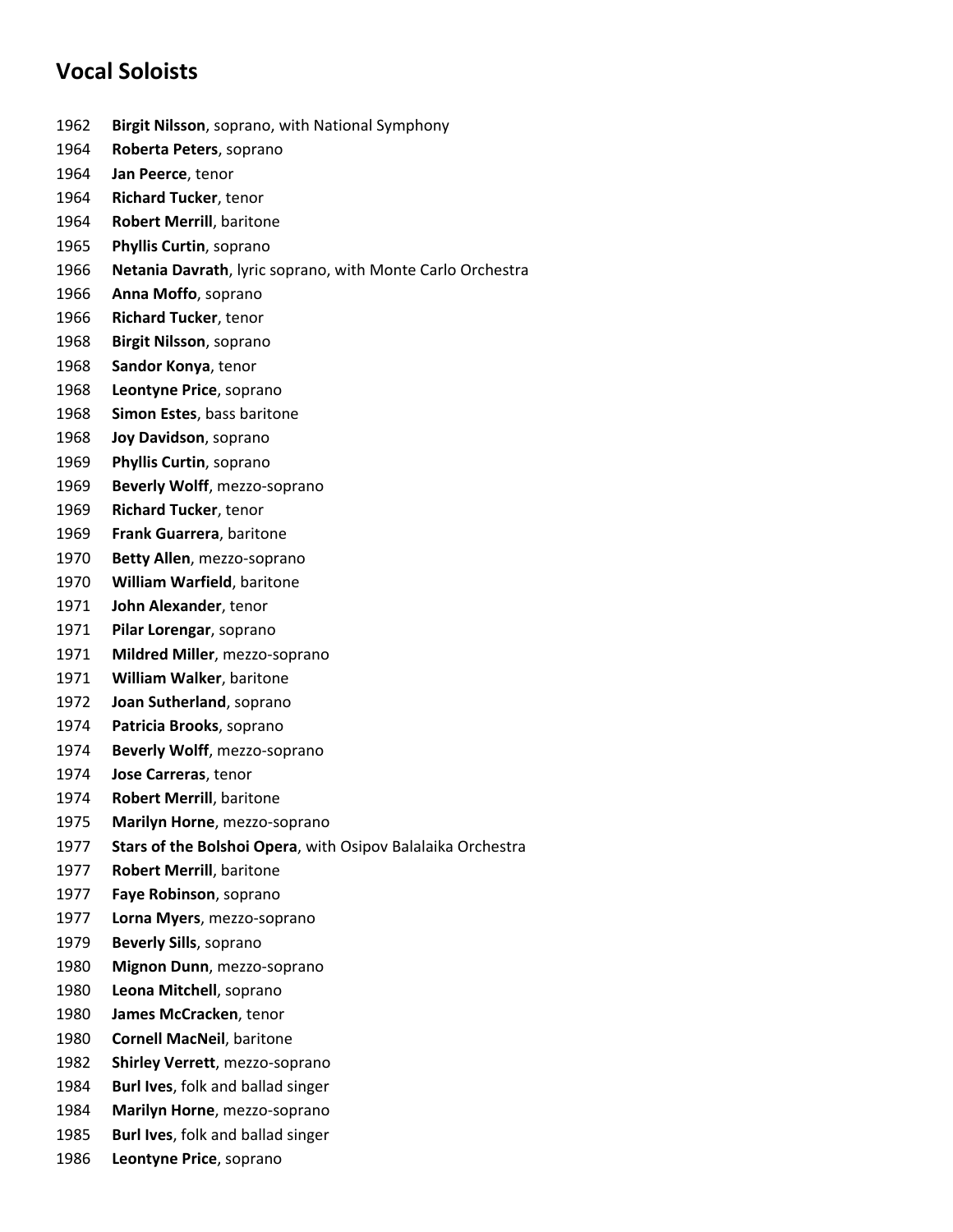- **Roberta Peters**, soprano
- **Sherrill Milnes**, baritone
- **Mike Cross**, folk and ballad singer
- **Leontyne Price**, soprano
- **Bobby McFerrin**, vocal stylist

# **Opera Productions**

- **A Leonard Bernstein Gala**
- Me**tropolitan Opera National Company**, "Madama Butterfly"
- **Goldovsky Grand Opera Theatre**, "Don Giovanni"
- "Naughty Marietta" **with Cyril Ritchard**
- **San Francisco Opera Touring Company**, "Rigoletto"
- **New York City Opera National Company**, "La Boheme"
- **New York City Opera National Company**, "Faust"
- **New York City Opera National Company**, "La Traviata"
- **New York City Opera National Company**, "The Marriage of Figaro"
- **New York City Opera National Company**, "Tosca"

# **Dance Ensembles**

- **Jose Greco and the Spanish Dance Group**
- **New York City Ballet**
- **Bayanihan Philippine Dance Company**
- **Ballet Folklorico**
- **Chicago Opera Ballet**
- **New York City Ballet**
- **Hungarian National Ballet**
- **American Ballet Theatre**
- **Jose Greco and His Spanish Ballet**
- **Les Grands Ballets Canadiens**
- **French National Dance Company**
- **Fiesta Mexicana**
- **American Ballet Theatre**
- **National Ballet of Canada**
- **Bayanihan Philippine Dance Company**
- **American Ballet Company**
- **Jose Greco and Nana Lorca Flamenco Dance Theatre**
- **National Ballet of Washington**, "Cinderella"
- **Beryozka Dance Company**
- **National Ballet of Washington**, "Sleeping Beauty"
- **Agnes DeMille Hertiage Dance Theatre**
- **National Ballet of Washington**, "Giselle"
- **Soviet Georgian Dancers**
- **Alvin Ailey City Center Dance Theatre**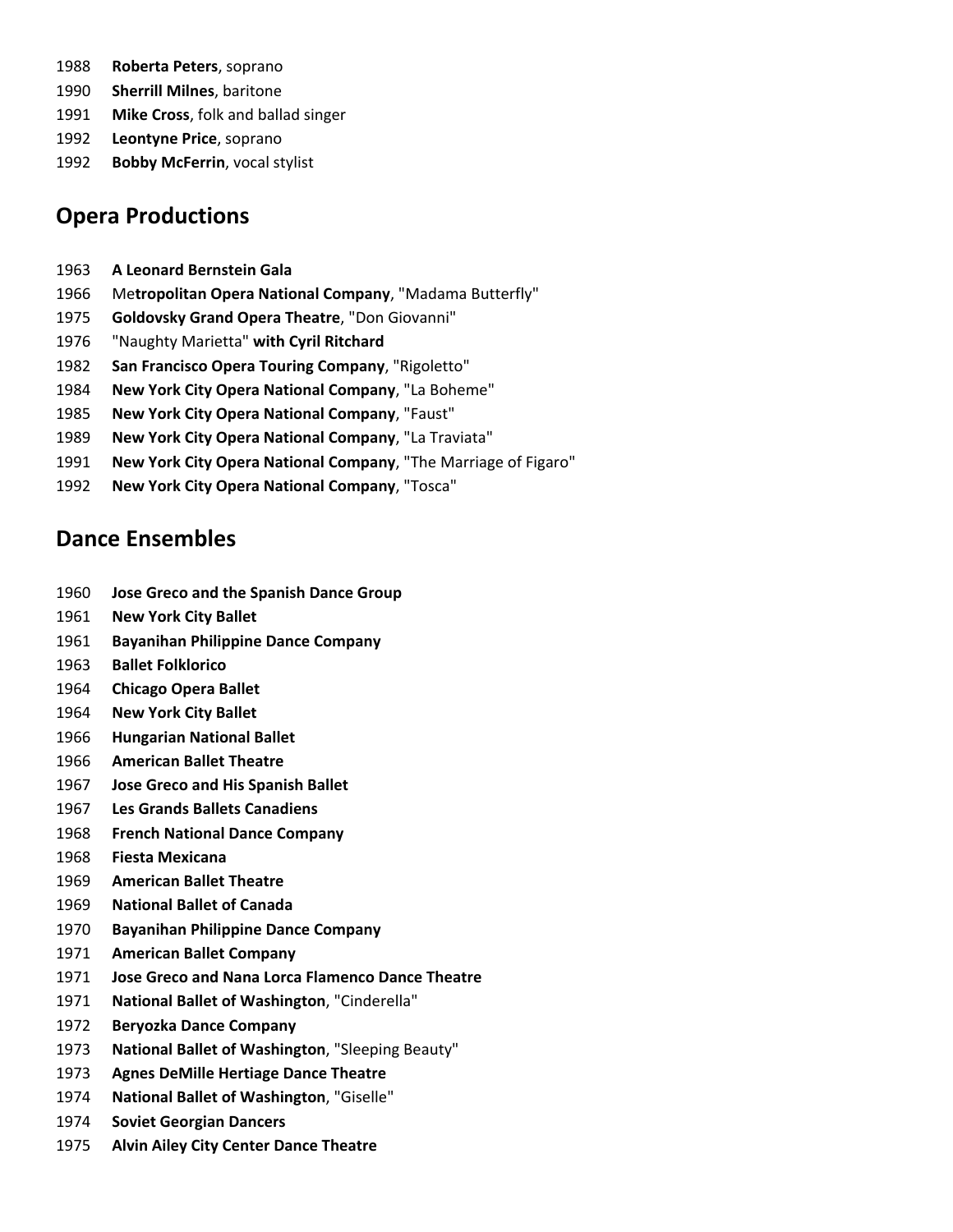- **Pittsburgh Ballet Theatre**, "Coppelia"
- **Stars of the Bolshoi Ballet** with Osipov Balalaika Orchestra
- **Houston Ballet**
- **Jose Molina Bailes Espanoles**
- **Pittsburgh Ballet**, "Swan Lake"
- **The Royal Winnipeg Ballet**
- **Festival of Russian Dance**
- **Jose Molina Bailes Espanoles**
- **Ballet West**
- **Maori Dancers** with National Band of New Zealand
- **Houston Ballet**
- **Pennsylvania Ballet**
- **Ballet Folklorico Mexicano** with Jose Greco
- **Hartford Ballet**
- **North Carolina Dance Theatre** with Mel Tomlinson
- **Hungarian State Folk Ensemble**
- **Pennsylvania Ballet**
- **Mazowsze Polish Dance Company**
- **North Carolina Dance Theatre**
- **Martha Graham Dance Company**
- **Alvin Ailey American Dance Theatre**
- **Royal Ballet of Flanders**
- **Ballet Francais de Nancy**
- **Royal Winnipeg Ballet**

## **Choral Ensembles**

- **Branko Krsmanovich Chorus**
- **Roger Wagner Chorale**
- **Obernkirchen Children's Choir**
- **Schola Cantorum of New York** with Collegiate Chorus
- **Coro do Brasil**, Issac Karabtchevsky, conductor
- **North Carolina State University Choruses**, Milton Bliss, director
- **Meredith College Chorus**, Jane W. Sullivan, director
- **Stockholm University Chorus**
- **London Bach Society**
- **Roger Wagner and the Westminster Choir**
- **Bach Aria Group**
- **Tbilisi Polyphonic Choir** with Soviet Georgian Dancers
- **NCSU Student Chorus**, with North Carolina Symphony, Aaron Copland, conductor
- **St. Hedwig's Cathedral Choir**
- **Columbus Boychoir of Princeton**
- **University choirs, choruses and children's choir**, with North Carolina Symphony
- **Norman Luboff Choir**
- **Westminster Choir**, Joseph Flummerfelt, conductor
- **Vienna Choir Boys**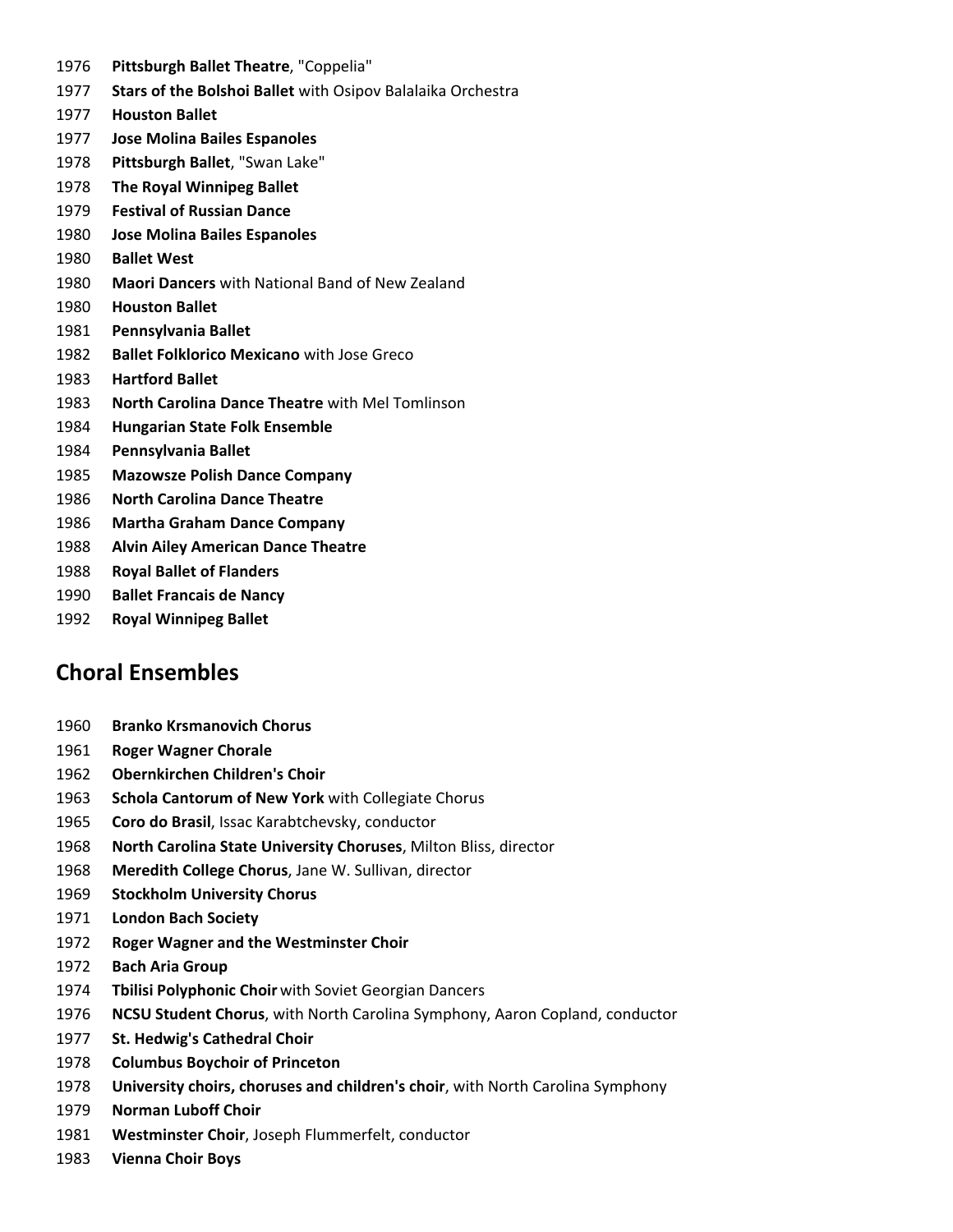- **NCSU Choral Organizations**, with NC Symphony, "Requiem" by Hector Berlioz
- **Meredith Chorale**, with NC Symphony, "Requiem" by Hector Berlioz
- **Westminster Choir**, Joseph Flummerfelt, conductor
- **1,000‐Voice Choir**, with NC Symphony, Mahler's "Eighth Symphony"
- **San Francisco Girls Chorus**, Elizabeth Appling, Artistic Director
- **BBC Chorus** with the BBC Concert Orchestra, "The Battle of Britain"
- **NCSU Choral Ensembles**, "A North Carolina Holiday Celebration" with Mike Cross

## **Instrumental Ensembles**

- **University Brass Ensemble**, with North Carolina Symphony, John Gosling, conductor
- **Canadian Brass**
- **Canadian Brass**
- **Music by 3**, clarinet, piano and cello
- **Canadian Brass**
- **Canadian Brass**
- **NCSU Instrumental Ensembles**, "A North Carolina Holiday Celebration" with Mike Cross

#### **Drama**

- **Vincent Price**
- **"J.B."**

# **Cultural and Ethnic Ensembles**

- **Mazowsze**, Polish song and dance company
- **Bands, Pipes, Drums of Argyll and Sutherland Highlanders and Royal Scots Guards**
- **Royal Marines Tattoo**
- **Regimental Band of Welsh Guards and Pipes, Drums, Dancers of Scots Guards**
- **Royal Scots Guards and Parachute Regiment**
- **Tyrolerfest**
- **Chinese Folk Dancers and Acrobats of Taiwan**
- **North Carolina Folk Festival**, with Doc Watson and The Carolina Cloggers
- **Scots Guards and Grenadier Guards**
- **Trinidad Folk Festival**
- **Black Watch**, Scotland's Senior Highland Regiment
- **Aman International Folk Festival**
- **Coldstream Guards and Royal Scots Dragoon Guards**
- **Regimental Band of Her Majesty's Scots Guards and Black Watch Royal Regiment**
- **Royal Marines / Argyll & Sutherland Highlanders**
- **Duquesne University Tamburitzans**, Dance, Music, and Song of Eastern Europe (cancelled due to snow)
- **Gordan Highlanders and Grenadier Guards**
- **Belgrade State Folk Ensemble**
- **Peking Acrobats**
- **Shalom: We Are Here**